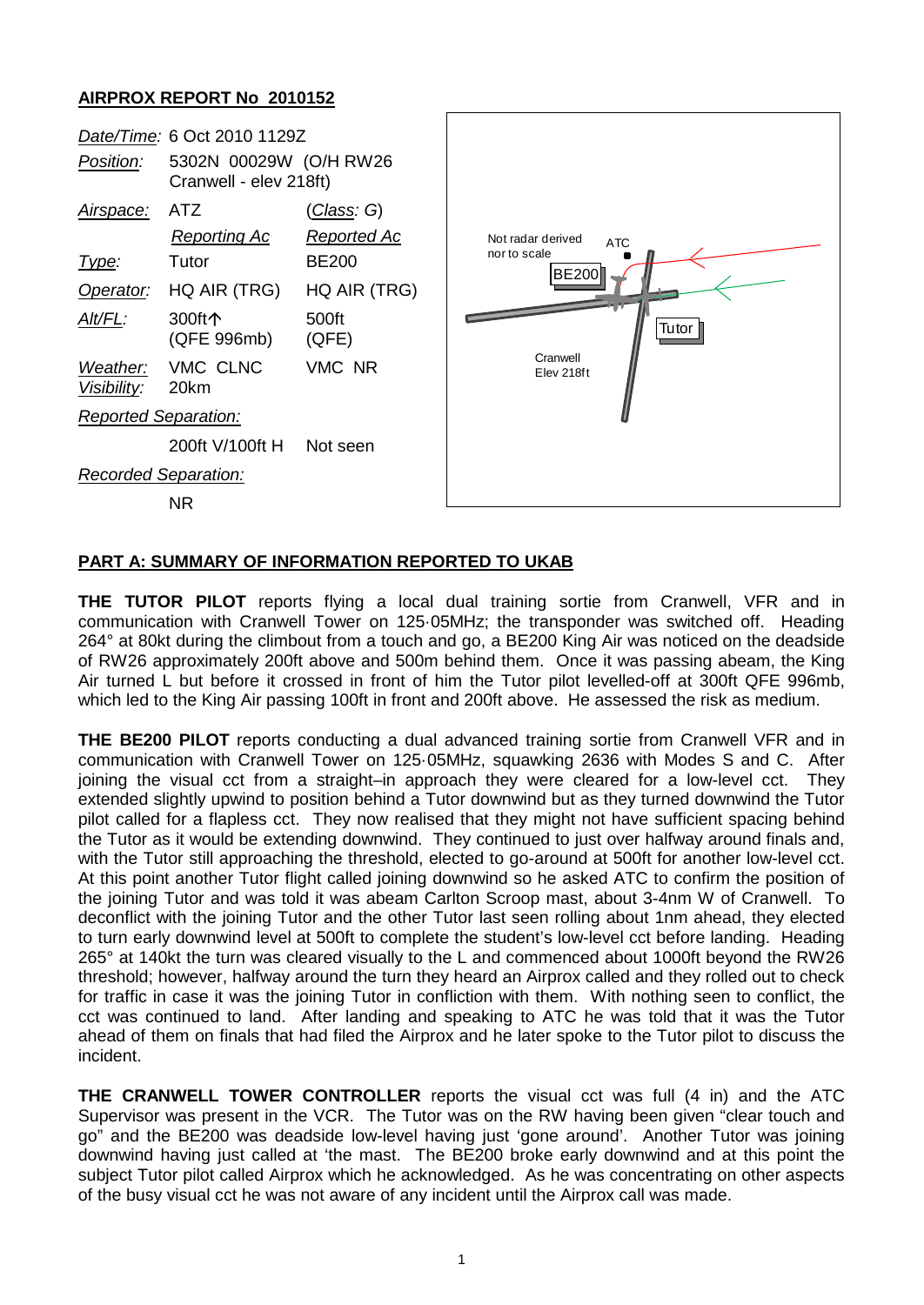**THE CRANWELL SUPERVISOR** reports he was in the VCR owing to the cct being full. The BE200 had 'gone around' being unable to continue his approach and the Tutor had commenced a 'touch and go'. As the Tutor climbed away the BE200 was deadside O/H the VCR and its pilot called "breaking early low-level" as the BE200 crossed RW26 above the Tutor. He saw the Tutor initiate an immediate descent and once the BE200 had passed the Tutor recommenced a climb and its pilot called Airprox.

**HQ 1GP BM SM** reports that this Airprox occurred in the visual cct, with the unit operating on RW26, between BE200(A), operated by a QFI and student pilot, going-around from a low-level cct repositioning from deadside to liveside and Tutor(A), operated by a QFI and student pilot, climbing from a "touch and go."

The ADC's workload was reported as high to medium, with the visual cct full, with dissimilar types (BE200 and Tutor) operating. At 1126:43, BE200(A) pilot reported downwind in the low-level cct (500ft QFE) for a touch and go. TWR responded that 2 ac were ahead, Tutor(A) and BE200(B), such that the order of recovery was BE200(B), Tutor(A) and BE200(A). Tutor(A) was flying a flapless circuit to touch and go, which meant that they would extend downwind, thereby reducing the distance on finals between Tutor(A) and BE200(A).

At 1127:30, Tutor(B) pilot called to join downwind and then at 1127:44 a third BE200 flight, BE200(C), called to join via initials. Due to the reduced spacing on finals between Tutor(A) and BE200(A) as a result of the flapless cct flown by the former, BE200(A) elected to go-around at 500ft at 1127:59. At 1128:10, Tutor(A) flight was cleared to touch and go.

At 1128:41, BE200(A) pilot asked TWR whether they *"…have the position of the Tutor* [Tutor(B)] *joining downwind."* There then followed an exchange between BE200(A) and Tutor(B) pilots about the latter's position. At 1128:56, in order to run-ahead of Tutor(B) and "*complete the student's low level circuit before landing*" BE200(A) crew announced their intention to "*turn early downwind*." The pilot of BE200(A) reports that that they had last seen Tutor(A) when it was "*rolling around 1nm ahead*" of them and cleared the L turn visually, before commencing this turn "*about 1000ft beyond the 26 threshold*." The ATC Supervisor reports that as "[Tutor(A)] *climbed from the touch and go,*  [BE200(A)] was deadside overhead the tower and called 'breaking early low level.' As [BE200(A)] *crossed RW26 above* [Tutor(A)] *I saw* [Tutor(A)] *initiate an immediate descent*." The early turn downwind by BE200(A) is evident on the radar replay at 1129:18, although Tutor(A) is not visible on radar. At 1129:20, Tutor(A) pilot declared an Airprox.

JSP 552 310.110.2 states that Aerodrome control is established to deal with VFR traffic flying in the circuit and all movements on the manoeuvring area. Information and instructions will be given to pilots by the aerodrome controller to achieve a safe, orderly and expeditious flow of traffic and to assist pilots in preventing collision between…aircraft flying within the circuit area.

Given BE200(A)'s position in the circuit, it is reasonable to argue that the ADC could have expected BE200(A) to have been visual with Tutor(A) throughout the incident sequence. Consequently, the ADC could not have been expected to have given a warning to BE200(A) about Tutor(A) before the former turned downwind. Furthermore, whilst the Supervisor saw the occurrence, given the potentially short timescales involved, it would be unreasonable to expect him to have been able to pass the information onto the ADC, to provide a warning to BE200(A).

**HQ AIR (TRG)** comments that the BE200 pilot's statement that he had last seen the Tutor 'rolling 1nm ahead' indicates that he had lost sight of him at the time. The attempt to clear the turn visually was ineffective in that it did not pick up the Tutor. Knowing that the Tutor was in the vicinity, not seeing it should have led to a further question as to where it actually was. It is therefore possible that the crew had been distracted by the joining Tutor, Tutor(B), leading to them flying into confliction with Tutor(A). The pilot of Tutor(A) is to be commended for his awareness and prompt action in resolving the conflict.